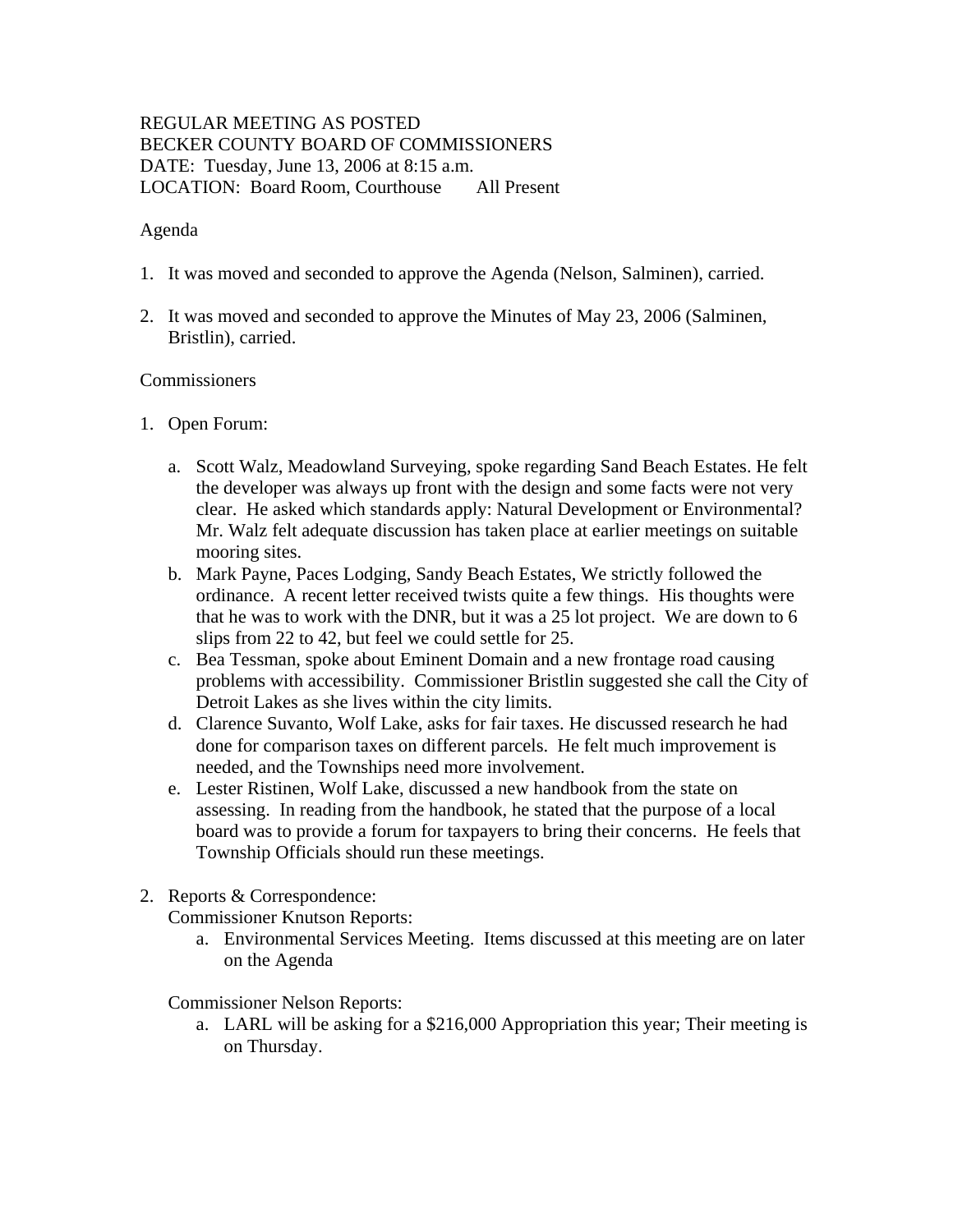Commissioner Salminen Reports:

a. District IV Conference was held in Fergus Falls; Commissioner Mulari did an excellent job of reporting on Becker County.

Commissioner Mulari Reports:

a. City of Frazee is applying for a TIF District

Commissioner Bristlin Reports:

- a. Building bids were held, with only the Transfer Station recommended to be approved.
- 3. Appointments:
	- a. It was moved and seconded to take the Pelican River Watershed Board of Managers appointments off the table (Salminen, Nelson), carried.
	- b. The tabled motion was moved and seconded to re-appoint Dave Brainard and Orrin Okeson to the Pelican River Watershed Board of Managers (Salminen, Nelson). Commissioner Bristlin asked Commissioner Salminen to rescind the motion as he felt there was a conflict of interest as Commissioner Salminen is landlord to the Pelican River Watershed Office. Commissioner Salminen agreed to rescind, but Commissioner Nelson refused to rescind his second of the motion. Commissioner Nelson stated it was up to the individual board members to make the decision to rescind. Commissioner Salminen asked for Board input. The motion was amended to have separate nominations for the re-appointments and to re-appoint Dave Brainard to Position 2 on the Pelican River Watershed Board of Managers (Bristlin, Knutson), carried.
	- c. It was moved and seconded to re-appoint Orrin Okeson to Position 5 on the Pelican River Watershed Board of Managers (Nelson, Salminen), carried. Commissioners Knutson and Bristlin voting nay. Commissioner Bristlin stated that the Watershed Board members definitely control who they rent or lease from. Commissioner Salminen stated to note that he was willing to withdraw his motion.
	- d. It was moved and seconded to appoint Barry Nelson, Duane Grossman and Gary Edlund to the Ag Appeals Committee per MN Stat. 18:83 (Salminen, Knutson), carried.
	- e. The 2007 Preliminary Budget was discussed and it was agreed to have Ryan Tangen, County Auditor and Treasurer, and Brian C. Berg, County Administrator, continue as the Budget Committee. Reports would come to the Board through the Finance Committee as the process continues.

Board of Equalization

- 1. Ryan Tangen, County Auditor and Treasurer, gave the Oath to the County Board for the Board of Equalization.
- 2. The Board of Equalization was convened at 8:55 a.m. and recessed at 10:15 a.m.. This Board will re-convene on Tuesday, June 20, 2006 from 2:00 p.m. until 4:00 p.m.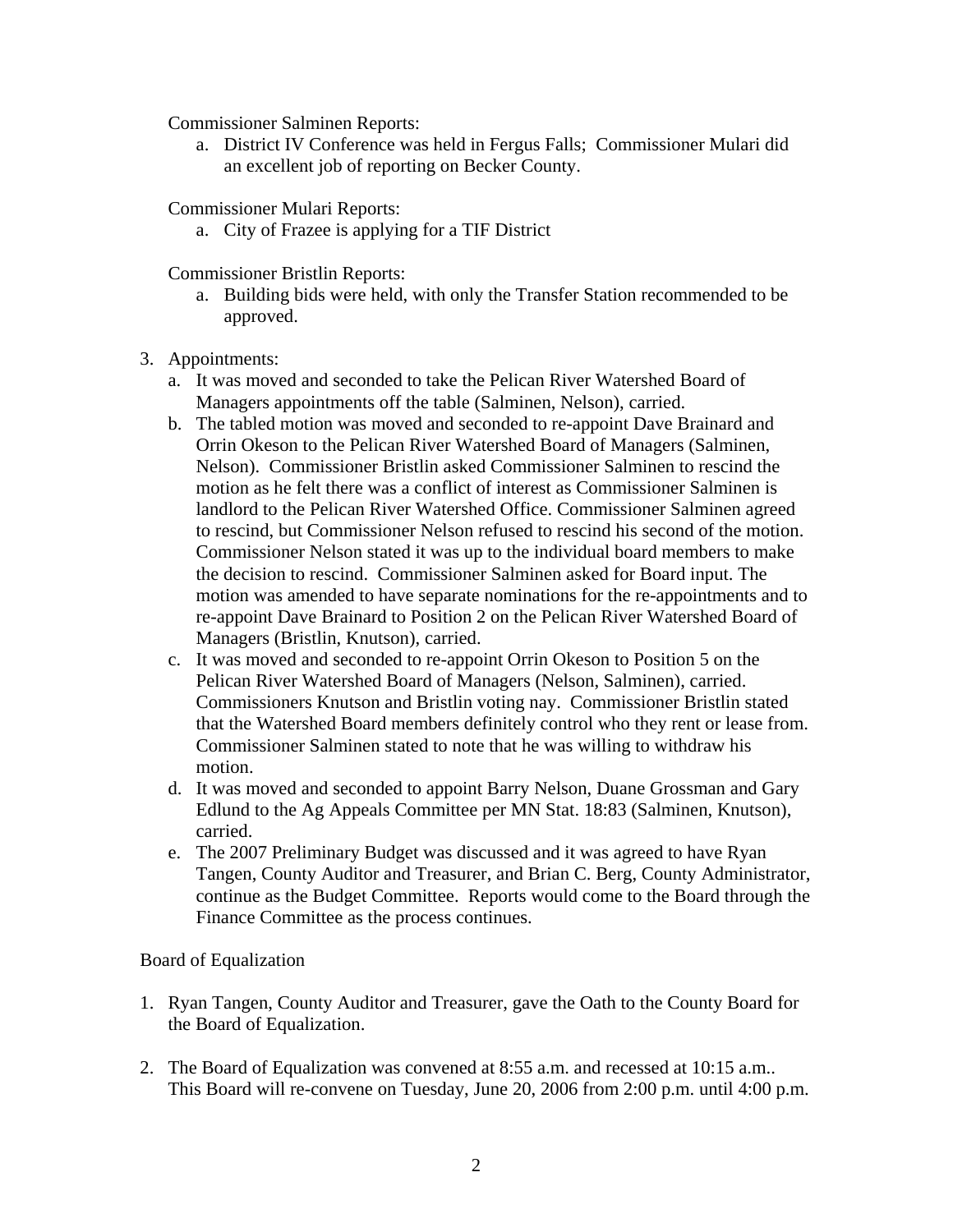# Auditor

- 1. It was moved and seconded to approve a New Seasonal Tobacco License for Sue Kimball, Toad Lake Store, Toad Lake Twp. (Salminen, Bristlin), carried.
- 2. It was moved and seconded to approve a 3.2 Beer License Renewal for David C. Howard, Deroxe Club, Lake Eunice Twp. (Salminen, Bristlin), carried.

# Closed Session

- 1. County Attorney, Joseph Evans, requested a Closed Session to discuss pending litigation pursuant with the Attorney Client Privilege in regards to the PACES Lodging Corporation/Sandy Beach Estates Plat/Becker County. The County Attorney stated that the session should be closed because of a "need to frankly discuss the strengths and weaknesses of the case." It was noted that those present were Commissioners Mulari, Nelson, Knutson, Salminen, Bristlin; County Administrator – Brian C. Berg; County Attorney, Joseph Evans; Jay Squires, Attorney from Ratwik Roszak & Maloney (phone) and Sonia Johnson, Clerk. It was moved and seconded to Close the Session (Salminen, Bristlin), carried.
- 2. It was moved and seconded to Open the Session (Bristlin, Salminen), carried.

# Planning & Zoning

1. It was moved and seconded to pass Resolution No. 06-06-1E, approving to reclassify the full-time Zoning Office Support Specialist position (OSS) to two part-time positions and then fill both part-time positions due to an internal promotion within the Zoning Department (Nelson, Knutson), carried.

# Human Resources

- 1. It was moved and seconded to approve the addition of the Transfer Station Personnel Requests to the Agenda (Knutson, Bristlin), carried.
- 2. It was moved and seconded to pass Resolution No. 06-06-1F, approving to reclassify the Transfer Station Manager to Supervisory, and to reclassify the Band/Grade of this position due to the needs of the Transfer Station and at no higher than a B31 (2) (Salminen, Nelson), carried.
- 3. It was moved and seconded to pass Resolution No. 06-06-1G, approving to reclassify the Transfer Station Manager as a team leader for the entire Environmental Service department including, the positions of Bookkeeper/Secretary and Regional Household Hazard Coordinator positions(Salminen, Knutson), carried.
- 4. It was moved and seconded to pass Resolution No. 06-06-1H, approving to reclassify the part-time Transfer Station Operator at 35 hour/week to two part-time positions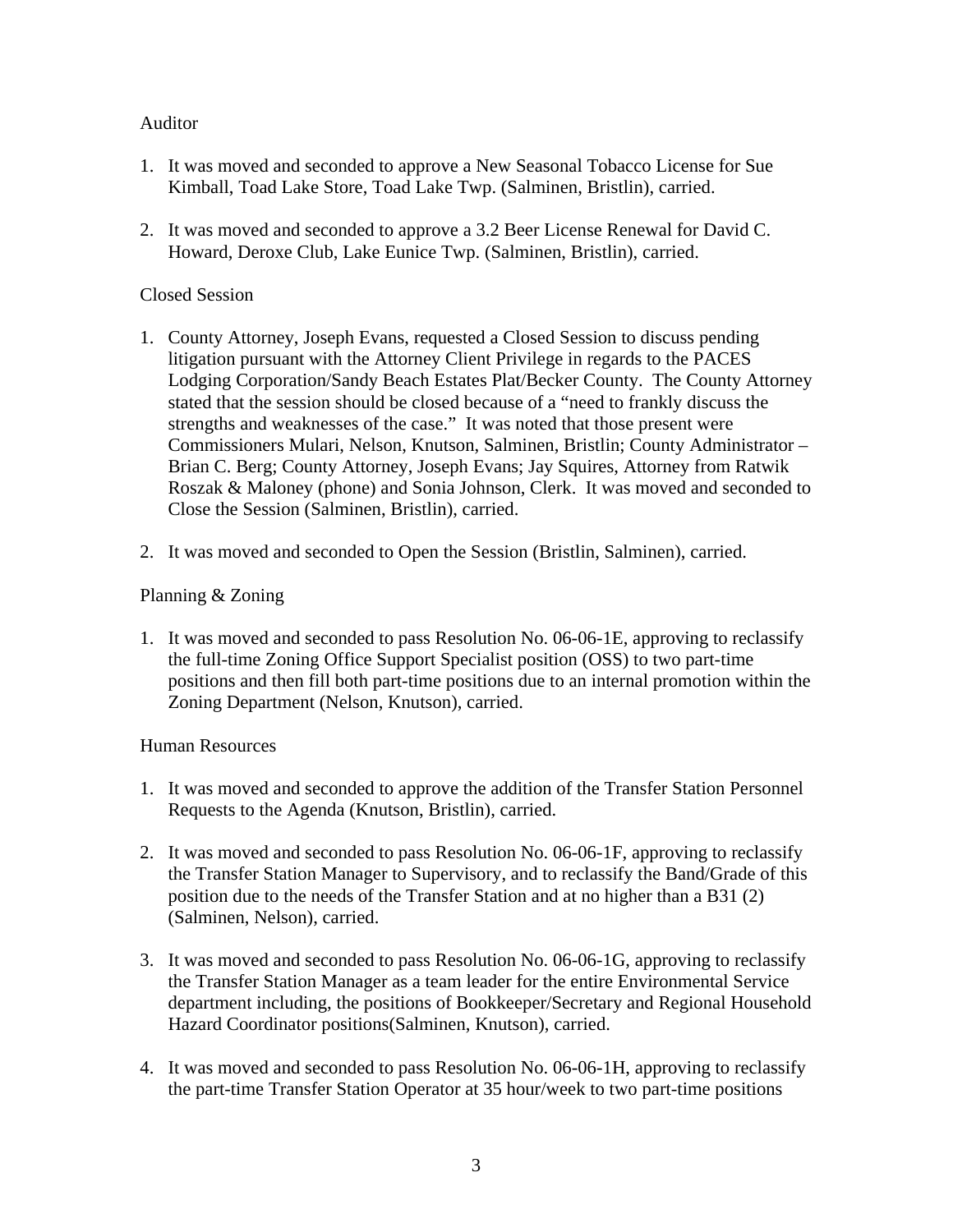averaging 25 hours per week due to a reorganization of the Transfer Station and a retirement (Knutson, Salminen), carried.

5. It was moved and seconded to pass Resolution No. 06-06-1I, approving to establish a new position of Transit Supervisor/Emergency Manager due to assignment of all Emergency Management duties and establish a band/grade classification for the position of Transit Supervisor/Emergency Management with the classification of a C42 (0) for this position and to appoint Rusty Haskins as the Transit Supervisor/Emergency Manager (Knutson, Salminen), carried.

#### Assessor

1. It was moved and seconded to approve the following Abatement as recommended by the County Assessor (Salminen, Bristlin), carried.

| Parcel #           | <b>Tax District</b>  | Reason                  | Amount       |
|--------------------|----------------------|-------------------------|--------------|
| 17.0638.877        | Lake Eunice          | <b>Assessment Error</b> | \$ (868.00)  |
| 17.0638.878        | Lake Eunice          | <b>Assessment Error</b> | 1,222.00     |
| 19.0194.000        | Lake View            | Disaster Abatement      | 000.00       |
| 19.0319.000        | Lake View            | Correction              | 15.00        |
| 19.0306.000        | Lake View            | Homestead               | 6.00         |
| 26.0031.000        | Ruenberg             | Classification          | 230.00       |
| 26.0048.001        | Ruenberg             | Classification          | 112.00       |
| 31.0110.000        | <b>Spruce Grove</b>  | Classification          | 881.00       |
| 32.0154.002        | <b>Sugar Bush</b>    | Homestead               | 280.00<br>\$ |
| 49.0871.323        | <b>Detroit Lakes</b> | <b>Exempt Property</b>  | (2,574.00)   |
| 49.9155.000        | Detroit Lakes        | <b>DOT</b> Purchase     | 28.00        |
| 2005 Taxes Payable |                      |                         |              |

| 17.0638.878 | Lake Eunice   | <b>Assessment Error</b> | 305.00  |
|-------------|---------------|-------------------------|---------|
| 49.0871.323 | Detroit Lakes | Classification          | (90.00) |

#### Finance Committee Minutes

- 1. It was moved and seconded to approve the Claims with the following additions:
	- a. Payment to DMV for registration of a new vehicle at Natural Resource Mgmt in the amount of \$1,557.19 (Nelson, Salminen), carried.
	- b. Payment to the MN Assoc. of Co Auditors, Treasurers and Finance Officers in the amount of \$166 for the summer conference.

### 2. Personnel Requests:

- a. Planning  $& Zoning (2)$  Part-time positions, recommend continuing the process.
- b. Transfer Station Replacement of Part-time with (2) Part-time, recommend continuing the process; reclassify the Transfer Station Manager to a Supervisory position, recommend continuing the process; reclassify Transfer Station Manager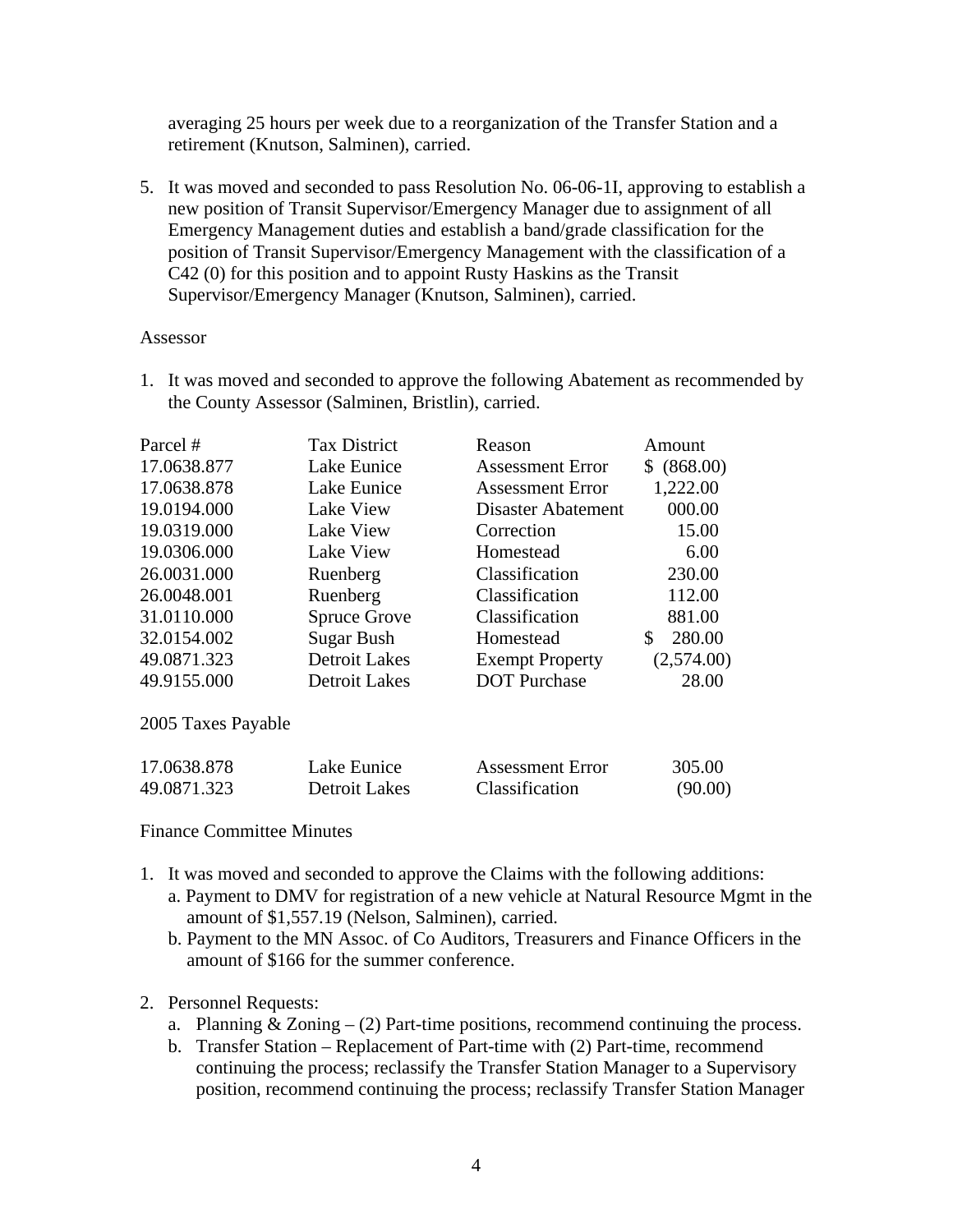as the Team Leader for Environmental Services, recommend continuing the process.

- c. Emergency Management Request to move Emergency Management responsibilities to the Transit Operator, recommend continuing the process.
- d. Veterans Services Officer. Recommendation of the Finance Committee to have Nancy Grabanski and Brian Berg analyze the position and present a recommendation.
- 3. Review of Construction Bids:
	- a. Courthouse Expansion Project: Finance Committee agrees with the Space Needs Committee to reject all bids submitted for the Courthouse Expansion Project, supports the Space Needs Committee in the redesign, re-bid the project in a timely manner and authorizes the Space Needs Committee to negotiate additional cost needs for design.
	- b. Transfer Station Facility Update. Recommend accepting the low bid of \$61,700 submitted by Classic Concrete. It was moved and seconded to concur with Finance Committee to award the bid to Classic Concrete in the amount of \$61,700 (Salminen, Bristlin), carried.
- 4. Law Library
	- a. It was moved and seconded to approve to move forward with the purchase of a copier for the Law Library to be coordinated with the IT Department for recommendation and purchase from court funds (Salminen, Nelson), carried.
	- b. It was moved and seconded to approve to continue with the Becker County Law Librarian contract at the agreed upon amount of \$375 per month (Salminen, Nelson), carried.
	- c. It was moved and seconded to adopt the following fee schedule for Court as approved by the Law Library Committee and the Finance Committee.

| All Civil filings         | \$10 |
|---------------------------|------|
| <b>Petty Misdemeanors</b> | 10   |
| Misdemeanors              | 10   |
| <b>Gross Misdemeanors</b> | 15   |
| Felonies                  | 15   |

- 5. IT Department/Request Intern Extension
	- a. Withdrew the request and will bring to the IT Committee first.
- 6. Highway
	- a. CSAH 37 DAP 03-637-17 bids 22% higher than budgeted, recommend postponing project.
	- b. Capital Purchase Tandem Truck recommend approving.
	- c. MSAH 86, SAP 03-686-02 recommend accepting low bid.
	- d. Final Acceptance CSAH 54, CR 141, SAP03-654.001, CP 205-141-04, recommend final acceptance.
	- e. CSAH 42 Bridge Bond Funds recommend authorizing the project.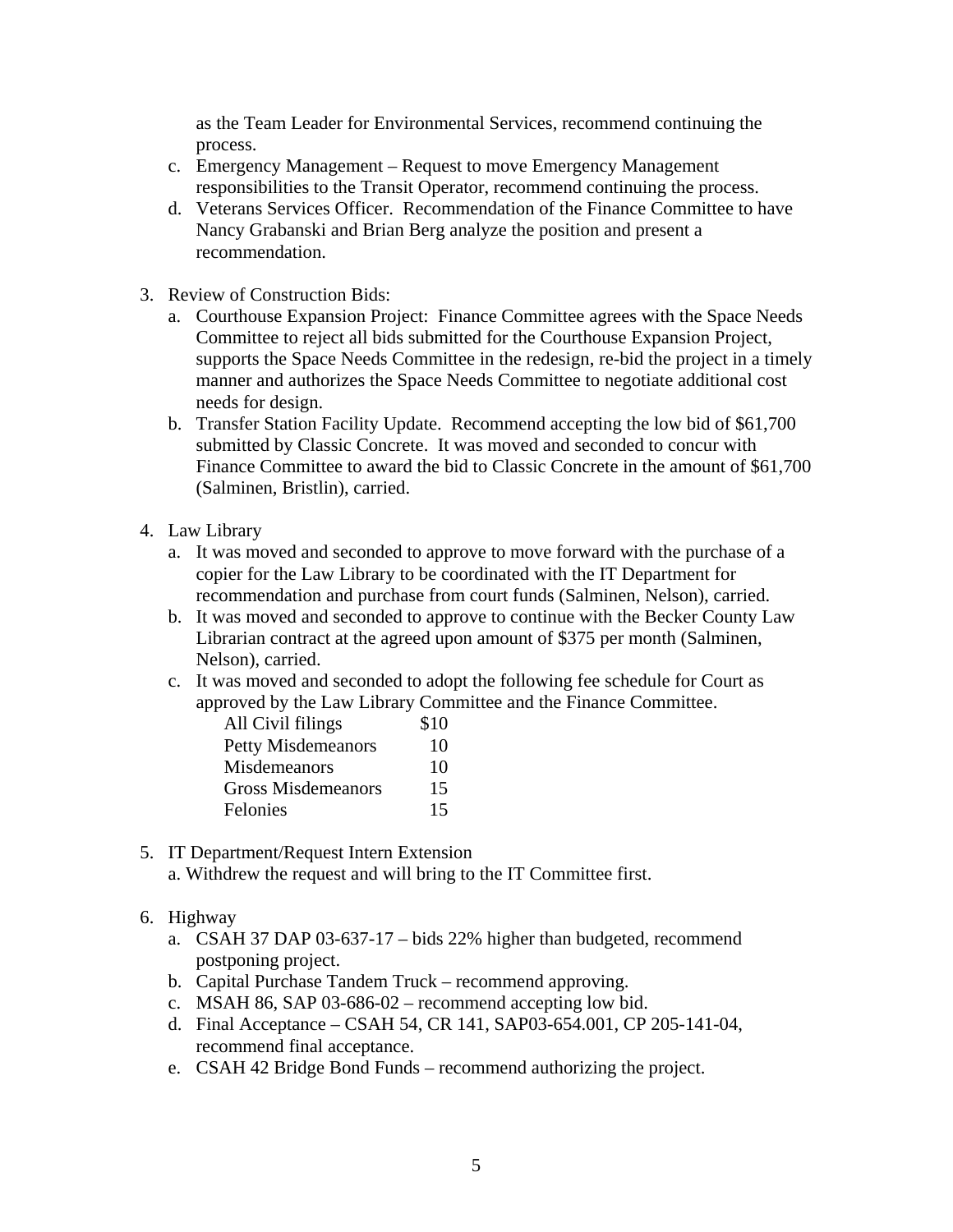## Highway

- 1. It was moved and seconded to add Resolution No. DOH 06-06-1A to the Agenda (Nelson, Salminen), carried.
- 2. It was moved and seconded to pass Resolution No. DOH 06-06-1A, Bid Award, Projects S.A.P. 03-637-17, stating to not award this project at this time and readvertise for bids at a later date when adequate funding is available (Nelson, Salminen), carried.
- 3. It was moved and seconded to pass Resolution No. DOH 06-06-1B, Equipment Bid Letting, Diesel Tandem Truck Chassis Hydraulic System, Gravel Box & Plow Equipment, authorizing the County Engineer to purchase off the State bid a diesel tandem truck chassis to be delivered in 2007, and further to include the following equipment: hydraulic system, hoist, gravel box, one-way snowplow, underbody blade, snow wing, tailgate sander, pre-wet system and warning light system to be compatible with said diesel tandem truck (Salminen, Knutson), carried.
- 4. It was moved and seconded to pass Resolution No. DOH 06-06-1C, Projects S.A.P. 03-686-02, awarding the bid to Spruce Valley Corp. of Middle River, MN, low bidder in the amount of \$170,208.14 (Salminen, Nelson), carried.
- 5. It was moved and seconded to pass Resolution No. DOH 06-06-1D, Projects S.A.P. 03-654-01 & C.P. 205-141-04, accepting said completed project for and on behalf of Becker County and authorize final payment in the amount of \$26,651.35 (Knutson, Bristlin), carried.
- 6. It was moved and seconded to pass Resolution No. DOH 06-06-1J, Bridge Bond Grant, Project SAP 03-642-04; Bridge 93104. The amount of the grant has been determined to be \$110,996 by reason of the lowest responsible bid and Becker County affirms that any cost of the bridge in excess of the grant will be appropriated from the funds available to Becker County and that any grant monies appropriated for the bridge but not required, based on the final estimate, shall be returned to the MN State Transportation Fund (Bristlin, Salminen), carried.
- 7. Highway will hold a Public Meeting for Highway Projects on Tuesday, June 27, 2006 at 7:00 p.m. at the Height of Land Township Hall.

### Human Services

- 1. It was moved and seconded to approve additions to the Agenda of Transit and MN CARE (Knutson, Salminen), carried.
- 2. It was moved and seconded to accept the Family Services, Adult Services and Probation Placement Reports (Salminen, Nelson), carried.